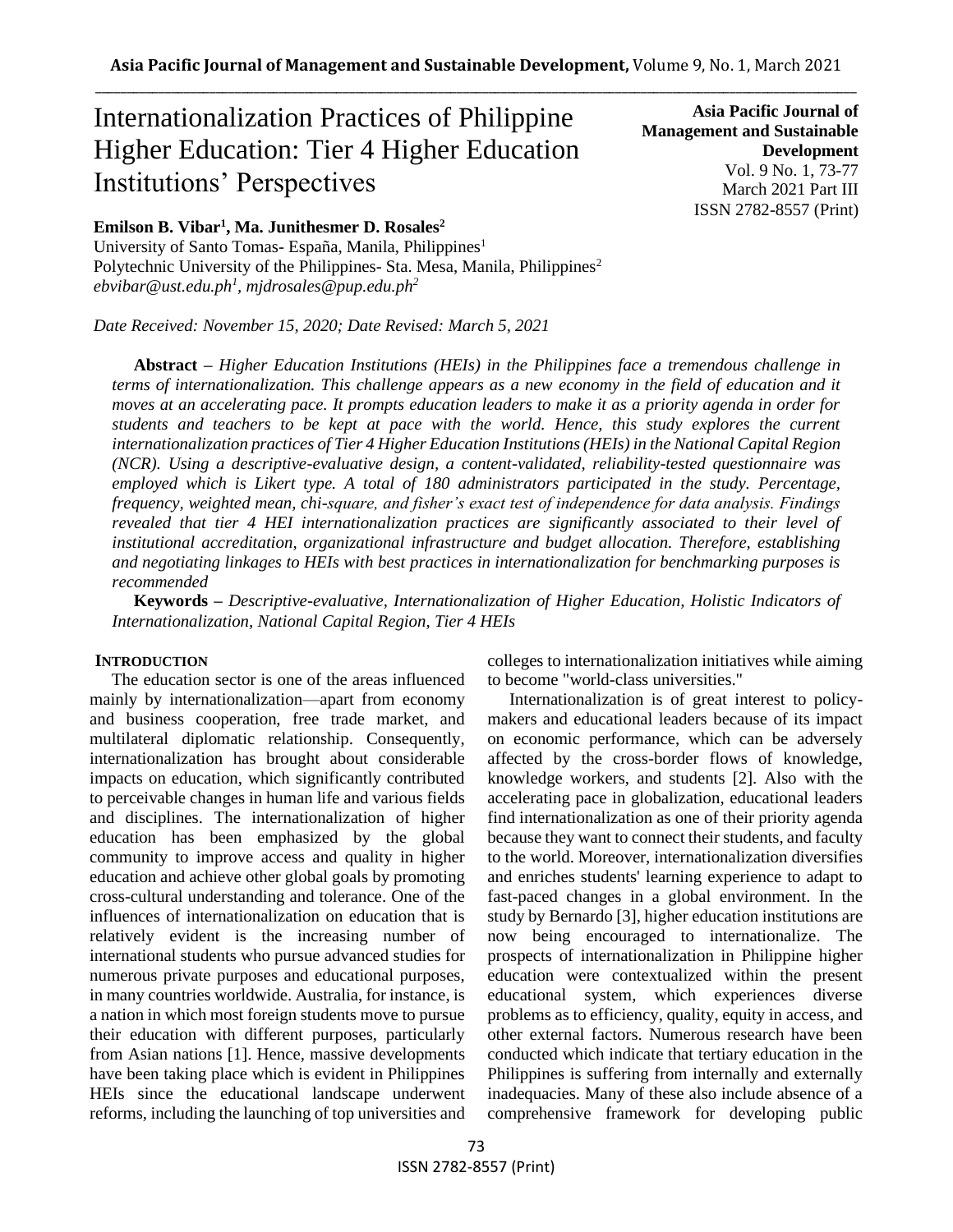higher education programs, low size efficiencies, poor student flows, and shortage of articulation of fiscal planning results, as well as the absence of a reasonable mechanism to ensure that curriculum offerings address comprehensive growth needs.

Numerous issues and consequences were also identified related to internationalization. The financial resources limit international student and staff mobility from the Philippines to other countries. Only institutions with large financial endowments could enjoy the said purpose and students from high-income families. Philippine HEIs with internationally and regionally competitive programs will primarily benefit from becoming destinations of student and staff mobility; hence, the need to develop a well-defined niche in the higher education market based on the areas of strength of the institution. Appropriate faculty training, adequacy of libraries and research facilities, among others, are necessary to be able to develop effective and efficient international programs. Elite HEIs are very likely to develop international research collaborations because of their resources, making them attractive partners for collaborations; thus, a more effective means of establishing research infrastructure and capabilities in Philippine universities. Moreover, participation in the international quality assurance system is likely to happen among elite HEIs as the resources required are mostly unavailable for most lowend and middle-level HEIs. A study also revealed [3] that international programs may intensify the existing weaknesses of the Philippine higher education (no improvement in the quality of most HEIs, lower external efficiency as institutions address global requirements, and more inequitable access to quality higher education). However, middle-level HEIs may benefit from internal education by benchmarking quality standards, mainly if appropriate government agencies support it. Hence, these issues and gaps prompted the researchers to pursue the study.

#### **OBJECTIVES OF THE STUDY**

In general, the study purported to explore the perspectives of tier 4 Higher Education Institutions on their internationalization practices. Specifically, it shed light to the following objectives: to describe the participating HEIs in terms of type of HEI, length of establishment, level of institutional accreditation, presence of IRO, budget appropriation for internationalization, and existing policies for internationalization; to determine the extent by which the participating HEIs undertake internationalization in terms of articulated institutional commitment, mobility for teaching and learning, research collaboration, institutional networks, social engagement, governance and leadership, external funding, and institutional investment to faculty; and to find out the significant difference in the internationalization practices of the participating HEIs, in terms of: level of institutional accreditation, organizational infrastructure, and budget allocation for internationalization activities.

# **METHODS**

## **Research Design**

The study primarily explored the current internationalization practices of Tier 4 HEIs. The study employed a quantitative-descriptive (cross-sectional) design to understand the current internationalization practices of Tier 4 HEIs.

### **Participants**

A total of one-hundred eighty (180) administratorrespondents representing the tier 4 HEIs willingly participated in the study. Stratified random sampling technique was used to ensure representativeness of the population which covers private HEIs, Local Universities and Colleges (LUCs), State Universities and Colleges (SUC) Satellite, and special HEIs.

#### **Instrument**

Using a descriptive-evaluative research design, a content-validated, reliability-tested surveyquestionnaire was developed to gather the data. Holistic indicators of internationalization were contextualized and used to measure the extent of internationalization of the HEIs. The indicators in the instrument were adapted from UNESCO Asia Pacific Policy brief on Internationalization, and American Council on Education. The instrument was subjected to content validation by experts on internationalization from Commission on Higher Education (CHED) and Directors of international relations and programs from various HEIs. It was pre-tested to tier 4 HEIs and underwent reliability testing thru Cronbach's Alpha with a reliability coefficient of 0.87.

### **Procedure with Ethical Consideration**

Prior to the actual data collection, the study was submitted for ethical review clearance by the College, followed by the University Research Ethics Committee to ensure that any participants' rights shall not be violated. An informed consent was also obtained from the participants before the gathering of data.

Asia Pacific Journal of Management and Sustainable Development ISSN 2782-8557 (Print) | Vol. 9, No. 1, March 2021 (Part III)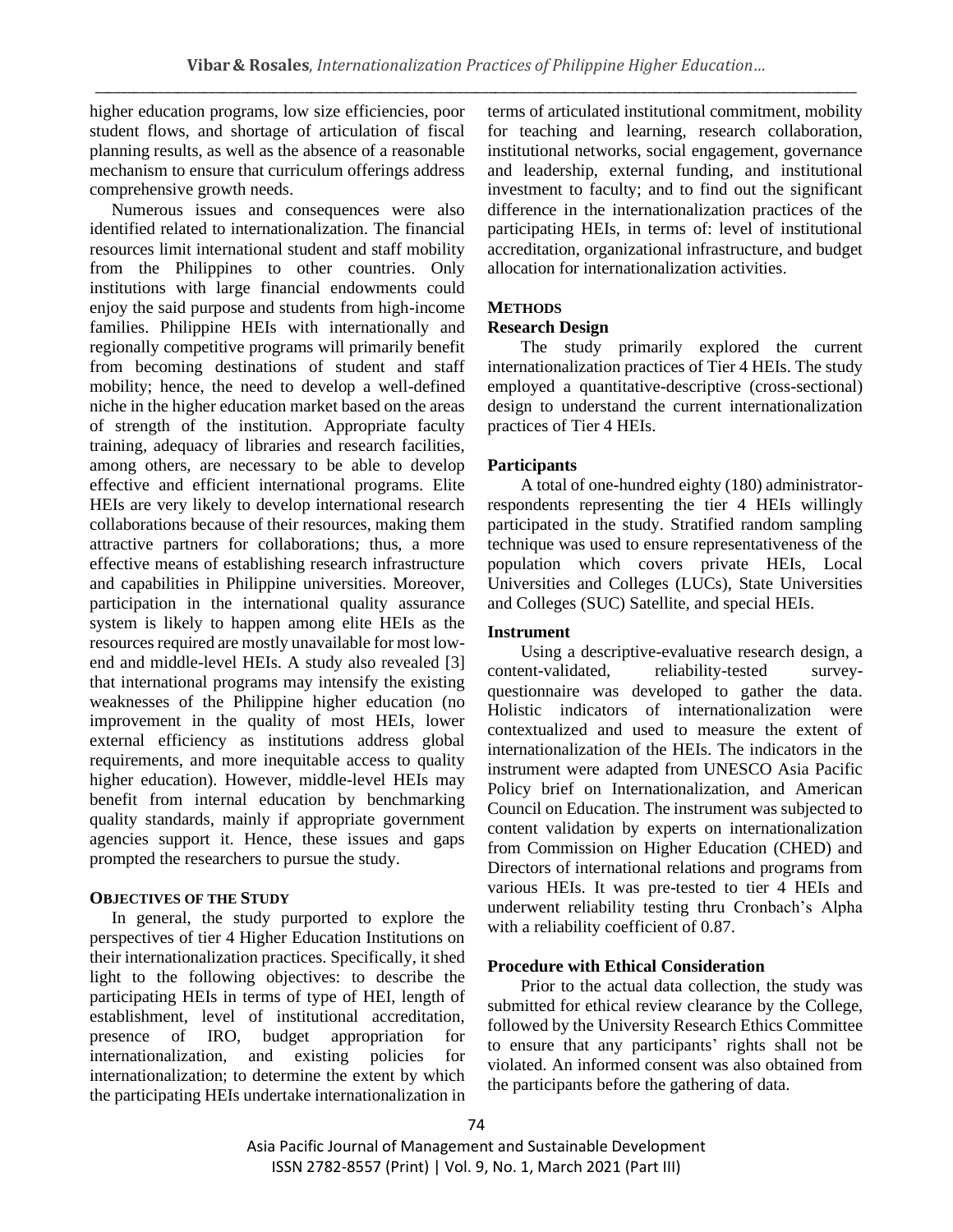#### **Data Analysis**

Percentage, frequency, weighted mean, chi-square and fisher's exact test of independence were the statistical measures used to analyze the gathered data. The scale used to interpret the results are as follows: "Not at All (1.0-1.49)", "Evident to a Minimum Extent (1.5-2.49)", "Evident to Some Extent (2.5- 3.49)", "Evident to a Moderate Extent (3.5-4.49)", "Evident to a Great Extent (4.5-5.49)", "Evident to A Very Great Extent  $(5.5-6.0)$ "

### **RESULTS AND DISCUSSION**

The following findings were revealed:

1. The Higher Education Institutions (HEIs) under study were dominated by private institutions, which accounted for 93% of the total respondents, and mostly were established around 11-20 years. Most HEIs belong to level 2 institutional accreditation based on Institutional Sustainability Assessment (ISA), have Institutional Relations Office (IRO), have budget allocated for internationalization ranging from Php 100, 000- Php 200,000, and policies on internationalization. This implies that HEIs have the right characteristics that could promote and implement internationalization programs.

2. Results show that social engagement obtained the highest mean, which is 3.98. This domain is made up of indicators to measure the extent of internationalization in the third mission (community outreach/extension) of a university, engagement with the society at large. This is followed by institutional investment to faculty with a grand mean of 3.80. This category represents the career growth opportunities currently offered to the faculty to encourage them to enhance their international knowledge and expertise. Third is articulated institutional commitment with a grand mean of 3.77. This exhibits the extent by which an organization has published or developed policies to promote internationalization. It was measured by looking into the vision and mission, development plan, systematic evaluation, management, and criteria for student exchange and faculty advancement of the organization.

On the contrary, among the holistic indicators of internationalization, governance and leadership obtained the lowest mean which 3.54. This domain focuses on indicators that underline institutional strategies and the governance of internationalization activities, including quality assurance, and enhancement. Governance and Leadership and different perspectives and understanding of internationalization of higher education developed different organizational patterns to deal with international education programs and activities on campuses.

Table 1. Internationalization practices of Tier 4 HEIs

| <b>Internationalization</b>     | Grand | <b>Verbal</b>         |
|---------------------------------|-------|-----------------------|
| <b>Indicators</b>               | Mean  | <b>Interpretation</b> |
| Articulated Institutional       | 3.77  | Evident to a          |
| Commitment                      |       | Moderate Extent       |
| Mobility for Teaching           | 3.68  | Evident to a          |
| and Learning                    |       | Moderate Extent       |
| <b>Research Collaboration</b>   | 3.72  | Evident to a          |
|                                 |       | Moderate Extent       |
|                                 | 3.66  | Evident to a          |
| Institutional networks          |       | Moderate Extent       |
|                                 | 3.98  | Evident to a          |
| Social Engagement               |       | Moderate Extent       |
| Governance and                  | 3.54  | Evident to a          |
| Leadership                      |       | Moderate Extent       |
|                                 | 3.65  | Evident to a          |
| External Funding                |       | Moderate Extent       |
| <b>Institutional Investment</b> | 3.80  | Evident to a          |
| to Faculty                      |       | Moderate Extent       |

At colleges and universities, there are at least one or more types of international programs and activities simultaneously, and a committee who works exclusively on improving these internationalization programs should exist [4].

Table 2. Significant Difference in Internationalization Practices based on Level of Institutional Accreditation

| <b>Level of HEI</b><br><b>Accreditation</b> | <b>Evident to</b><br>some<br>extent | <b>Evident to a</b><br>moderate<br>extent | <b>Evident to</b><br>a great<br>extent |
|---------------------------------------------|-------------------------------------|-------------------------------------------|----------------------------------------|
| Level 1                                     | 32                                  | 16                                        |                                        |
| Level II                                    | 33                                  | 60                                        |                                        |
| Level III or IV                             |                                     | 19                                        |                                        |

 $\chi^2$  (6) = 34.440, p < .001, Fisher's Exact Test Value = 31.873,  $p < .001$ 

Based on the test, the current practices in internationalization have a significant difference with the level of institutional accreditation. Table 2 shows that  $χ2$  (6) = 34.440,  $p < .001$  is lesser than the significance level of .05. Similarly, Fisher's exact test yields  $p < .001$  indicates evidence that the current practices on internationalization significantly differ with the HEI Level of Accreditation. Internationalization is one of the most significant factors in quality reviews [5]. The function of the

Asia Pacific Journal of Management and Sustainable Development ISSN 2782-8557 (Print) | Vol. 9, No. 1, March 2021 (Part III)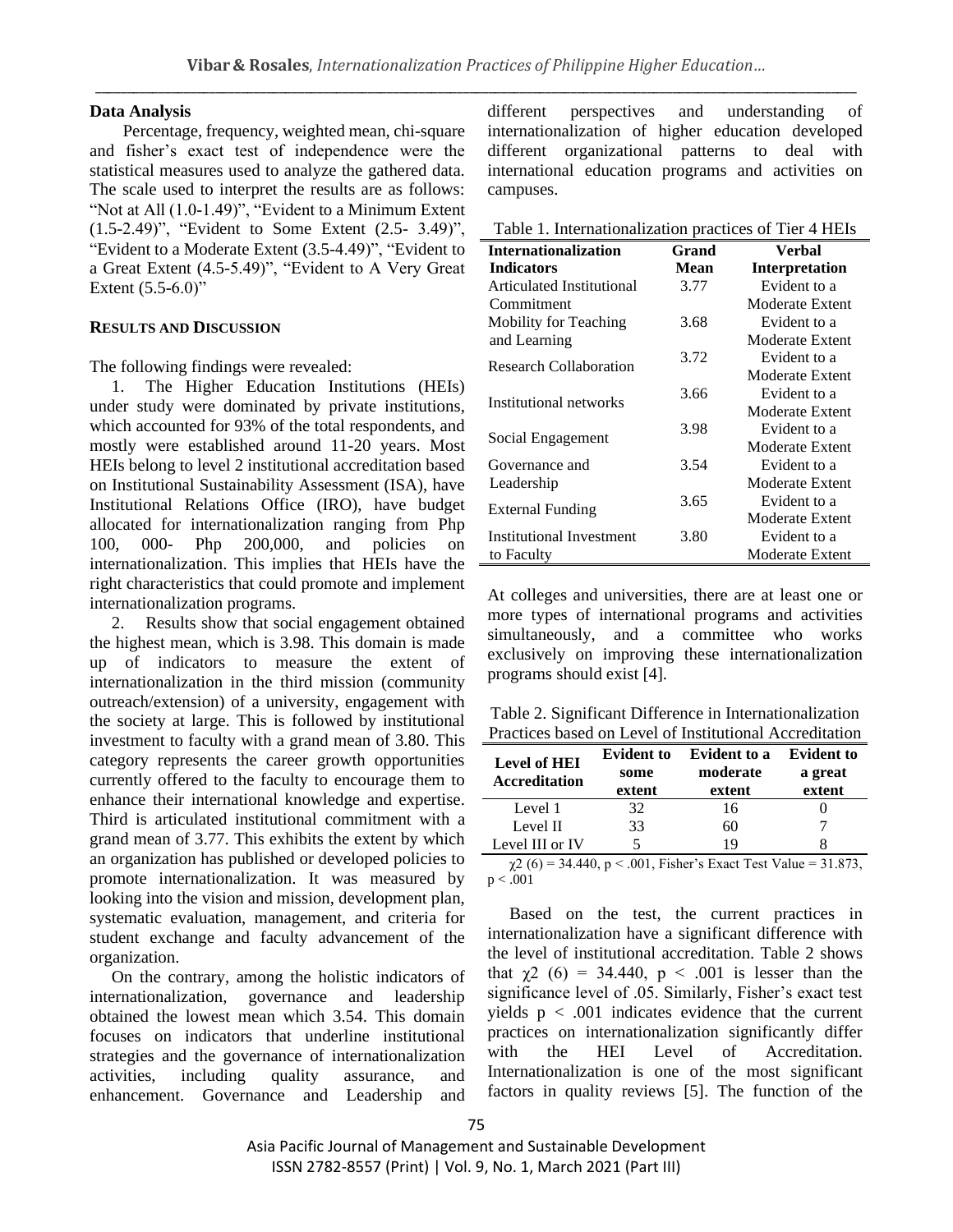quality assurance in improving internationalization is becoming more important when it comes to evaluating, ensuring and improving the level of the internationalization element in accordance with the specified aims and goals of Tertiary Level Institutions (TLIs), Both domestic & global criteria. External quality assurance system primarily said the system of accreditation is an important tool for improving the standard of internationalization in TLIs.

| Table 3. Significant Difference in Internationalization |
|---------------------------------------------------------|
| Practices based on Organizational Infrastructure        |

| <b>Level of HEI</b><br><b>Accreditation</b>                                          | <b>Evident to</b><br>some<br>extent | <b>Evident to a</b><br>moderate<br>extent | <b>Evident to</b><br>a great<br>extent |
|--------------------------------------------------------------------------------------|-------------------------------------|-------------------------------------------|----------------------------------------|
| Yes                                                                                  |                                     | 88                                        | 15                                     |
| No                                                                                   | 70                                  |                                           |                                        |
| $\omega$ (6) = 152.510 $\omega$ = 001. Figher's Expect Test Value = 196.709 $\omega$ |                                     |                                           |                                        |

 $\chi$ 2 (6) = 153.510, p < .001, Fisher's Exact Test Value = 186.708, p  $< .001$ 

Table 3 exhibits that  $\gamma$ 2 (6) = 153.510, p < .001 is lesser than the significance level of .05. Similarly, Fisher's exact test yields  $p < .001$  indicates evidence that the current practices on internationalization significantly differ with the HEI organizational infrastructure. Sangalang [6] stated that every HEI must have an office to manage the existing planning and projects relating to internationalization for the sustainable practices of the university's competence and effectiveness. Moreover, Ahwireng [7] stated that highly active universities in internationalization activities were likely to have a campus-wide internationalization task force and these two variables are highly associated with each other. The most prevalent strategies among all institutions was having an office that administered international education programs.

Table 4. Significant Difference in Internationalization Practices based on Budget Appropriation

| <b>Budget</b><br>Appropriation | <b>Evident to</b><br>some<br>extent | Evident to a<br>moderate<br>extent | Evident to a<br>great extent |
|--------------------------------|-------------------------------------|------------------------------------|------------------------------|
| Yes<br>No                      |                                     | 88                                 | 15                           |
| _ _ _ _ _ _ _ _ _              | .                                   |                                    | .<br>___                     |

 $\chi$ 2 (6) = 153.510, p < .001, Fisher's Exact Test Value = 186.708,  $p < .001$ 

Table 4 exhibits the significant difference between HEIs' current practices and budget on internationalization. Based on the test, the current practices in internationalization have a significant difference with the budget allocation. It shows that illustrates that  $\chi$ 2 (6) = 153.510, p < .001 is lesser than

the significance level of .05. Similarly, Fisher's exact test yields  $p < .001$  indicates evidence that the current practices on internationalization significantly differ with HEI's Budget Allocation.

The Section 9 of Article IV of CMO 55, series of 2016 [9] explicitly states that financial resources (budget/funding allocation) is one of the conditions for HEIs to successfully implement internationalization programs. Apart from this policy, the need for funding support for internationalization programs in higher education is well-justified in the survey conducted by The International University Association (IAU) in 2014 [10] which needs a systematic approach to internationalization at all HEIs. The integration as an operational goal of an internationalization plan will originate together with the resources to execute it. Most significantly, HEIs will devote the required financial resources and perform the required analysis and assessment in order to provide "in place" a strategic approach to internationalization [11], [12].

#### **CONCLUSION AND RECOMMENDATION**

The varied internationalization practices of tier 4 HEIs indicate a growing importance and commitment to undertake and engage in internationalization. However, the level of accreditation, organizational infrastructure, and budget appropriation for international programs should be given much credence by these institutions. Further research can be initiated to explore their internationalization experiences, role of faculty and students' involvement as well as a followup on the governance issues encountered by HEIs as one of the indicators of internationalization.

The findings of the study hold implications to the various HEIs. Foremost, they could gain insights on the holistic indicators of internationalization. The indicators can be used as standards and parameters for institutionalizing internationalization programs. The findings revealed can be used as basis to create negotiations, partnerships, and linkages with other institutions of higher learning to promote and strengthen internationalization initiatives of the university. As internationalization is largely dependent on certain issues relative to institutional accreditation, organizational infrastructure including institutional policies, and budget, institutions could come up with an internationalization strategic plan that supports and addresses these issues.

Asia Pacific Journal of Management and Sustainable Development ISSN 2782-8557 (Print) | Vol. 9, No. 1, March 2021 (Part III)